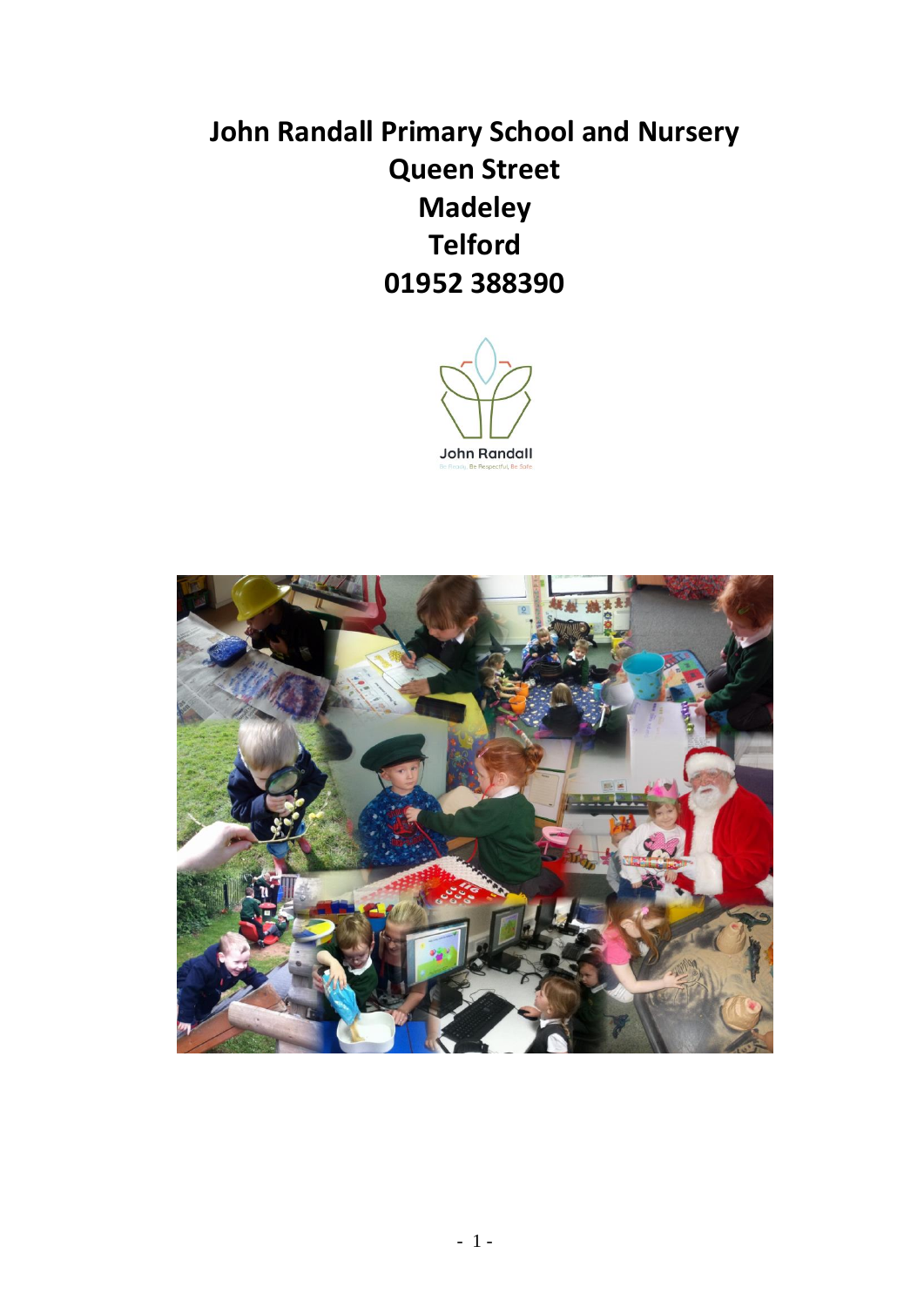## **Mrs Riley, Mrs Maines, Miss Nikki, Miss Skeates, Miss Roberts and Mrs Downes welcome you to John Randall Foundation Stage.**

We will always welcome you into our bright, fun and nurturing environment where children can learn and reach their full potential. Parents are encouraged to take an active role in their child's learning so that together we can provide a solid foundation and achieve the best possible outcomes.

On entry to nursery children will start in one of two nursery groups and ultimately to reception. The Early Years Foundation Stage Development matters document (2012) states, *'children are born ready, able and eager to learn. They actively reach out to interact with other people and in the world around them. Development is not an automatic process'*. At John Randall, we believe that this is key to recognising the uniqueness of your child and their individual learning journey and therefore children progress through our Foundation Stage at their own pace.

#### **Foundation Stage Staff**

Mrs Riley – Foundation Stage Teacher and Manager Mrs Maines – Foundation Stage Teacher Miss Nikki Barnett – Early Years Educator/Family Ambassador Mrs Downes– Teaching Assistant Miss Skeates – Teaching Assistant Miss Bedward- Special support Assistant

Sometimes there will be a Support Assistant working with a child with Special Needs and/or a student on placement from college.

#### **Nursery Session Times**

Monday to Friday

Morning 8.30 – 11.30 Afternoon 12.00 – 3.00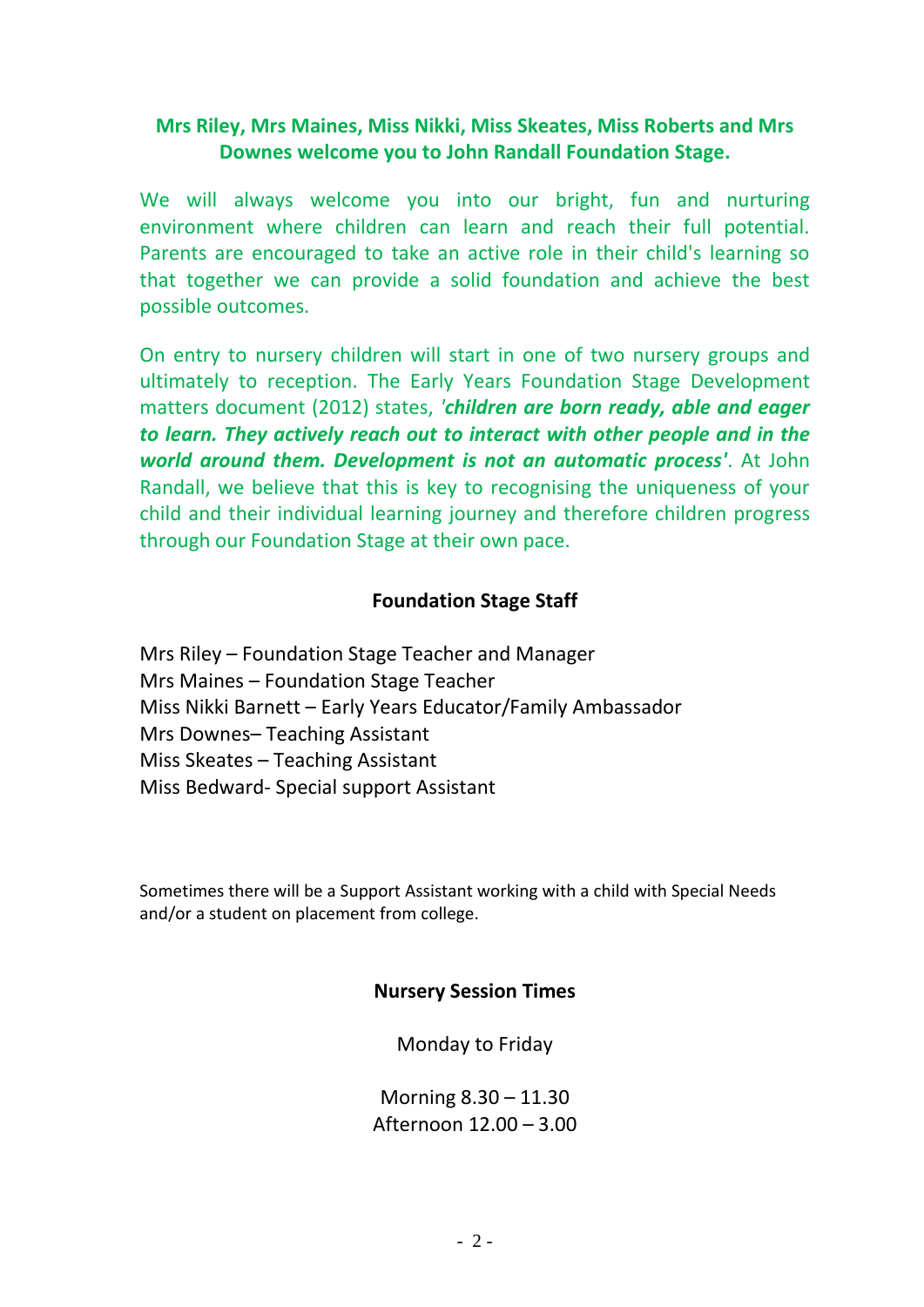#### **Admissions**

Our Nursery class and the Reception class are housed together in our Foundation Stage Unit which caters for children from rising 3s to 5.

The Foundation Stage is split into three groups; two Nursery groups and a Reception class. Children usually begin their learning journey in Nursery, entering Reception when they reach school age.

Children will normally be admitted into sessions at the beginning of the term before their third birthday.

At the end of the term, prior to starting Nursery, each child and parent/carer will be invited to stay for at least two introduction nursery sessions. Unfortunately, we cannot accommodate any younger siblings during this visit.

Miss Nikki and Mrs Pugh (Inclusion Manager) make a home visit and complete a registration form prior to the start date or check that the details held by the school are correct if the form has previously been completed. Please ensure that your postcode is included. Please note that during our home visit we will need to see a copy of your child's full birth certificate.

Our Nursery class is a calm and caring environment where children can interact with their friends. The role of the adult is to promote good relationships, to foster emotional growth, to build confidence and encourage independence.

Nursery is an interesting and happy place, offering a wide variety of stimulating activities. The children are encouraged to make their own decisions about the equipment they plan to use. These experiences will allow the children to investigate and experiment and find out about the world they live in.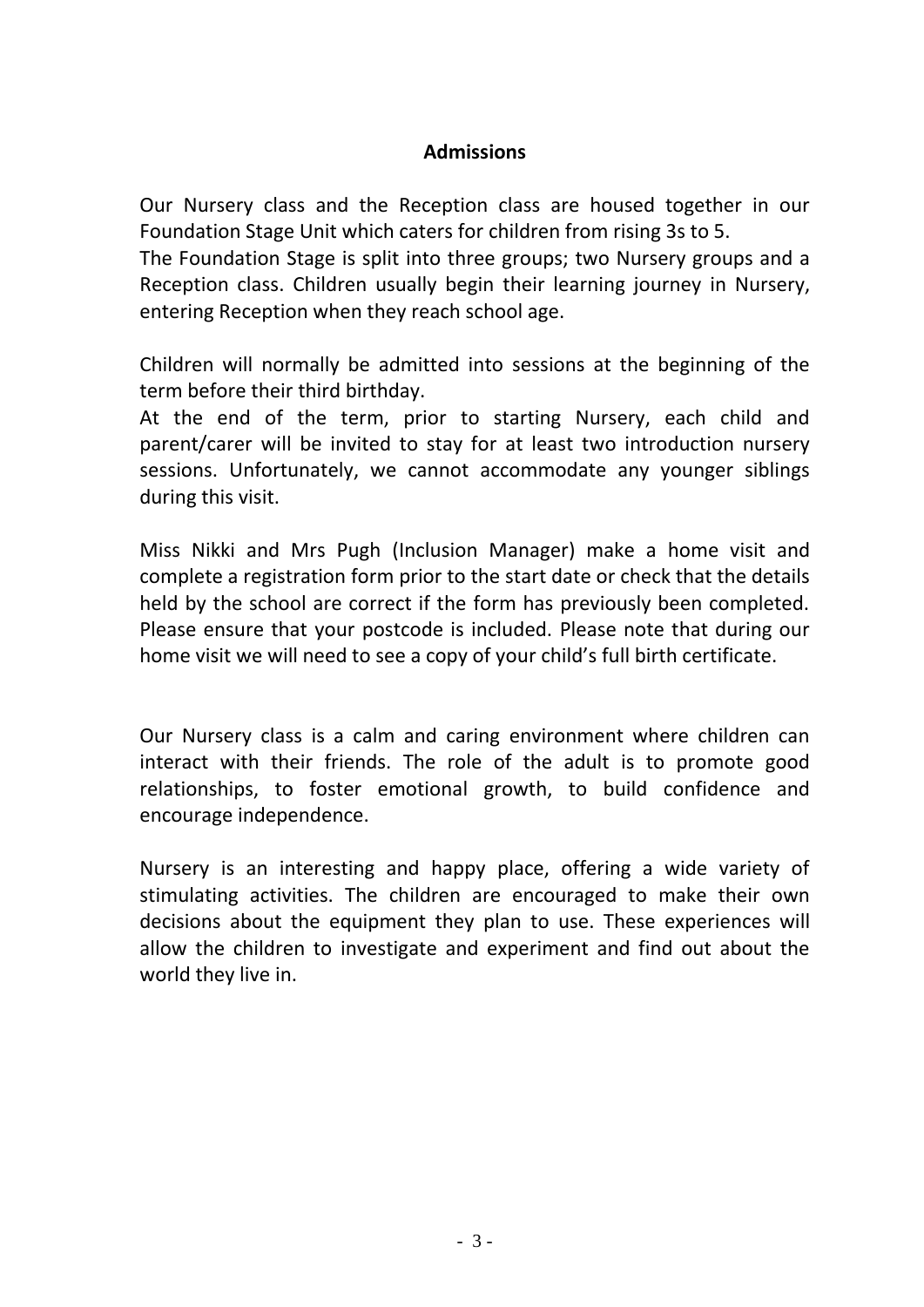## **Before starting Nursery**

- $\checkmark$  Encourage your child to spend time away from you (pre-school, family, neighbours)
- $\checkmark$  Make sure they can use the toilet without adult help if they are not fully toilet trained, we ask that you continue to work on this at home and we will also encourage your child to use the toilet at Nursery. Please keep staff informed of progress made. Due to staffing ratios we are unable to support children with toileting at nursery. If your child wets at nursery we will encourage and support them to get themselves changed. If they have a soiling accident, we may need to phone you to change them. Please send your child with a change of clothes in case of accidents, these must be named and kept in a bag which can be hung on their peg on arrival. On entering nursery, please encourage your child to use the toilet before the session begins.
- $\checkmark$  Encourage them to take off and put on their coat and use the coat hook to hang it up.
- $\checkmark$  Encourage them to remove and put on socks and shoes as we use the school hall every Friday for PE. Please try to ensure that shoes are easy for them to put on themselves (Velcro is easier than laces) as they will regularly need to change their shoes for wellies during outside play and will need to put on their own shoes after PE sessions. Please try to make sure your child does not wear tights on P.E. days, unless they are able to put them back on independently.
- $\checkmark$  Nursery is a place where children work freely and enthusiastically. Please ensure your child wears comfortable old clothes as there is no guarantee that their clothes will remain clean!
- $\checkmark$  School uniform is available to buy from the school office.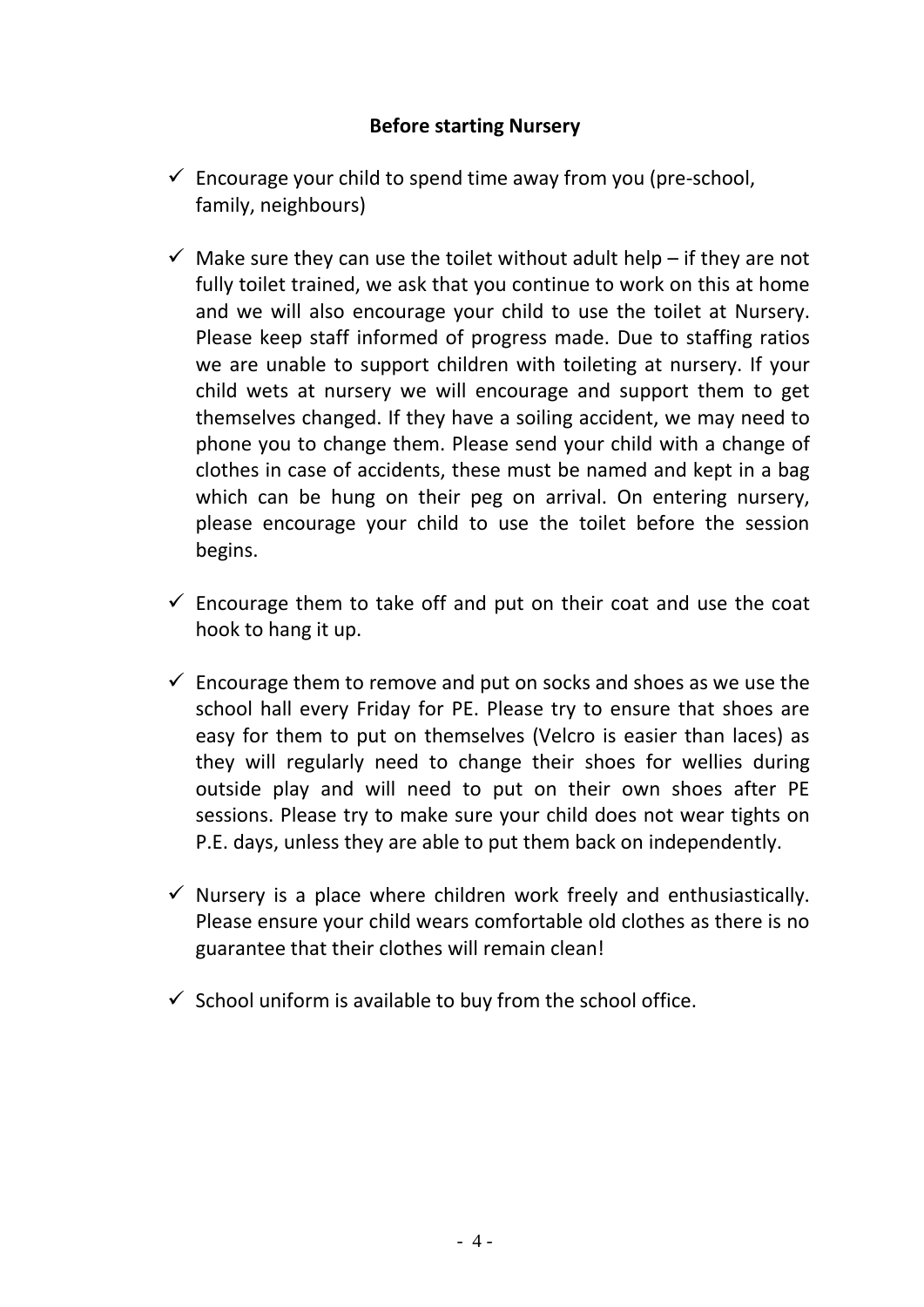#### **Procedures**

Children should be brought to and collected from nursery by an adult (someone over the age of 16 years)**. Please let nursery staff know if someone else is collecting your child – or we will not release them.**

Morning nursery begins at 8.30 am and finishes promptly at 11.30 am. Afternoon nursery begins at 12.00 pm and finishes promptly at 3.00 pm.

Please make every effort to pick up your child on time at the end of the session. If under extreme circumstances, you are going to be late, please telephone the school to let us know.

You must always ensure that nursery have an up to date phone number. If your phone number changes at any time, please let us know.

Please phone the school office if your child is poorly and not able to attend. If we have not received a phone call you will receive a text message reminding you to contact school. Good attendance is key to ensuring that your child has the very best start to school life and we ask that you make a commitment to ensuring that your child attends every day unless they are unwell.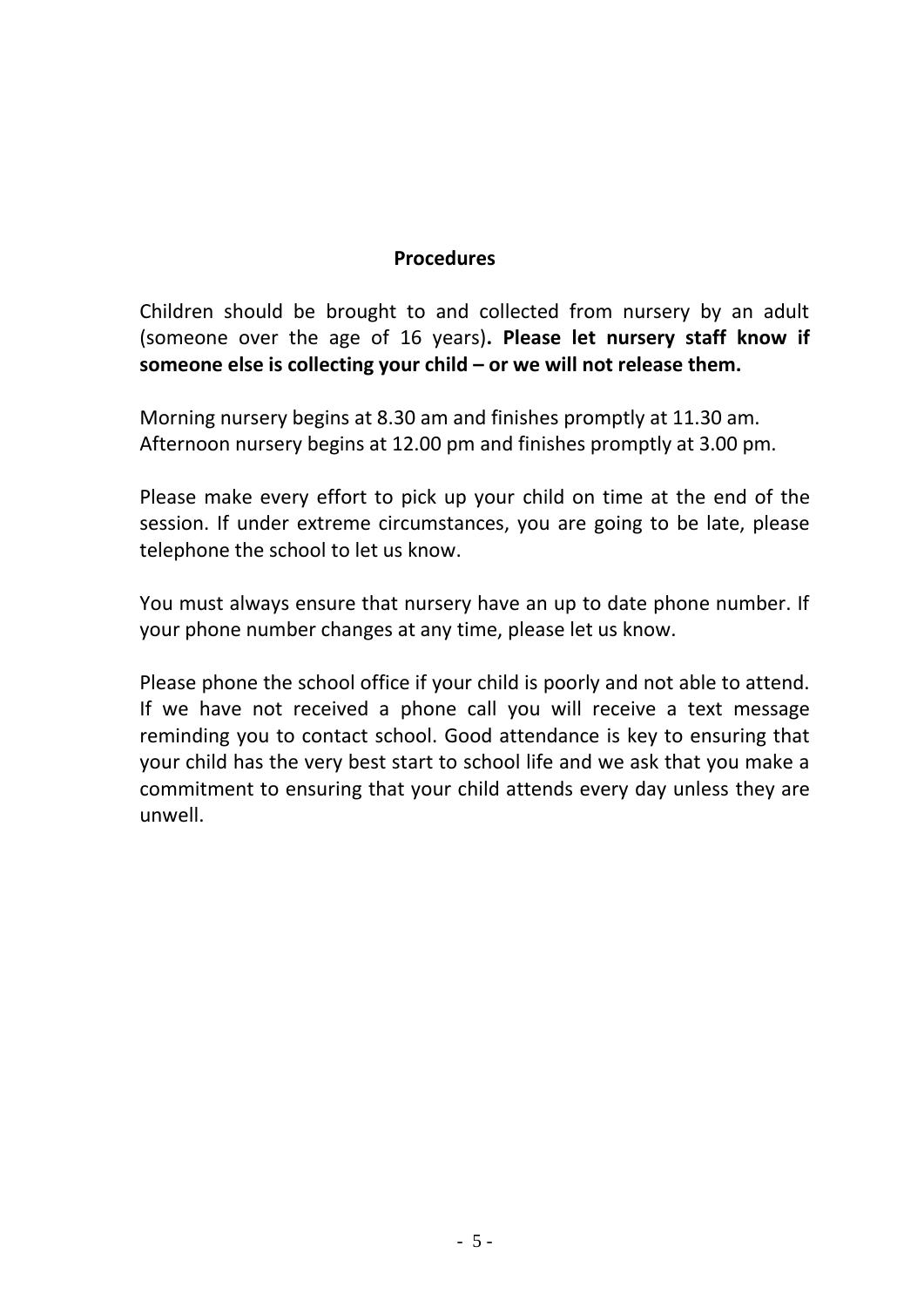#### **Nursery Routine**

**On Arrival -** Short parent partnership time for 10 minutes before bell goes for register.

**Registration** - Children sit in their registration group and the register is taken. This is a time for children to share news with their group too.

**Phonics –** Children will engage in a variety of fun activities that will support the development of their literacy skills. This will involve listening, singing, sharing stories and having conversations.

**Planning for Project learning time**- The children make decisions about which project they would like to join. They can do this verbally or by choosing a corresponding image.

**Project learning time including outside** - The children will be engaged in Project style learning which will evolve as they initiate ideas and ask questions of others. The children will be using lots of natural resources to support their projects.

They find the equipment, work with it and tidy up. Staff are always available to help and develop positive social skills. Children put on their own coats and will go outside every day all year round. **Please provide a pair of wellies (to stay in school) and a waterproof coat for your child**.

**Tidy Up** – Using a hand bell, a child will announce the five minute warning prior to tidy up time. It will then be rung five minutes later to indicate tidy up time. All children are encouraged to put away the equipment they have been using.

**Group Time (Adult directed)** – A planned activity will be available for all children to take part in.

**Story Time** – The children will listen to a story or talk about a book.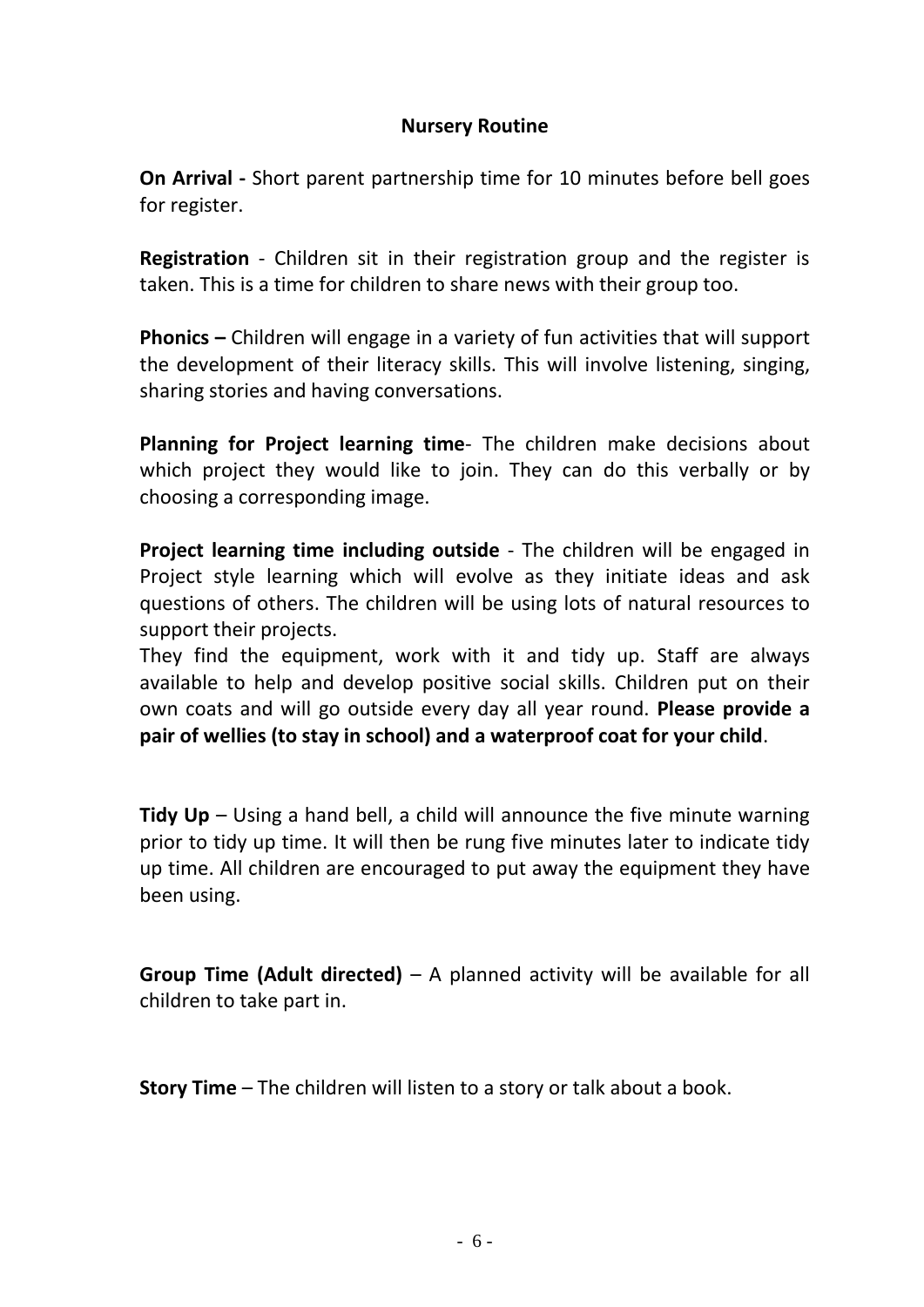# **Health and Safety**

Please make sure that we have your current telephone number and an emergency contact number in case of illness or accidents.

Toileting and hall times will be easier and happier for children if they wear clothes they are able to manage themselves – no tight belts, buttons or awkward fastenings.

When stomach bugs strike, children should not come to nursery until at least 24 hours after the last symptoms of the illness.

For safety reasons, parents are not allowed to park on the school car park at 8.30 am or 3pm. Please park in Kemberton Drive or in the Hills Lane Social Club car park.

Please **do not** use your mobile phone in Foundation Stage. Please do not be offended if staff ask to stop using your phone, this is for the safety of all pupils. Also please do not use your phone to take photos of your child in school.

School grounds are **non-smoking** areas and all cigarettes should be extinguished before entering the gates.

Please **do not** bring dogs onto school grounds.

Children are given milk, fruit and a healthy snack each day. We encourage all children to try different fruits.

# **It is very important that you let us know if your child has any allergies to certain foods or to milk**.

Please remember that it is your responsibility to check your child's hair regularly for head lice and treat appropriately. If you require any further advice, please speak to **Miss Nikki or Mrs Pugh.**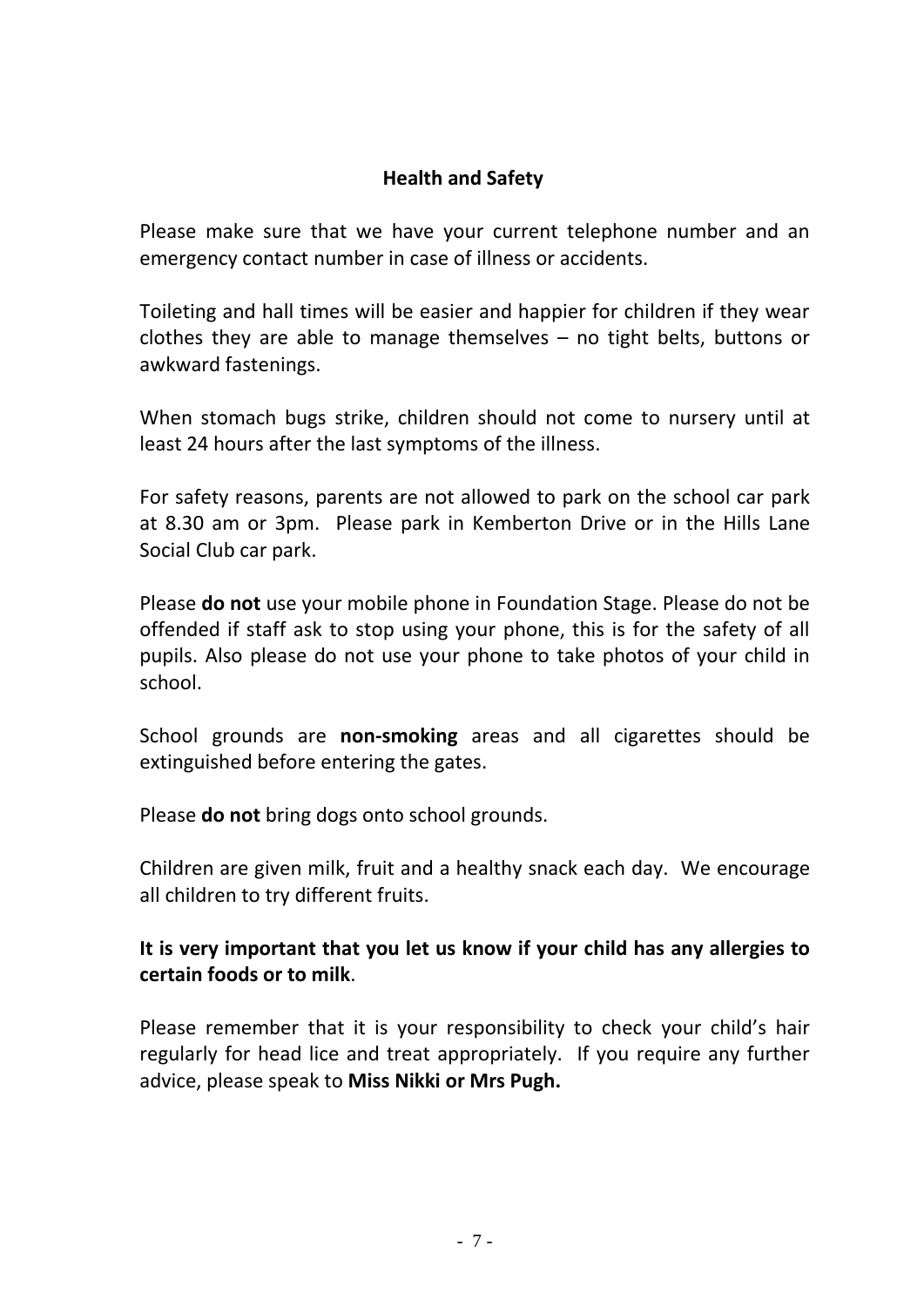## **Security**

The front door has two locks and children are not able to open it from the inside. Visitors to the nursery are not able to open the door from the outside and must ring the bell to gain entry. Any unknown person is challenged by the nursery staff before they are admitted.

There is a security fence all around the school and the school field. There are access gates but these are only open at certain times, when they are closed the only access to the school and nursery is through the main office.

The school gates are open between 8.30 and 9.00 and 2.45 - 3.00 Registers are taken at 8.55 and 12.10

The gate at the front of school will be open at 11.20 for morning children to be collected and at 12.00 for afternoon children to be brought in. It is not appropriate for you to talk to school children on the playground at this time. They are being fully supervised by lunchtime staff.

# **The gate at the top of the school field will not be open at the beginning of the afternoon session – you must use the front gate.**

If you arrive after the gates have been closed, then you will need to go to the School Office and wait until 12.30pm to gain access to the nursery.

# **Visits out of school**

We may occasionally go for a visit. This is usually a local walk as the number of adults we need to take with nursery age children mean that coaches are very expensive and trips can be very over-priced as a result.

On the visits we need lots of adult help – one adult for every two children.

We cannot take younger brothers and sisters on the visit – we want you to spend time with the Nursery children.